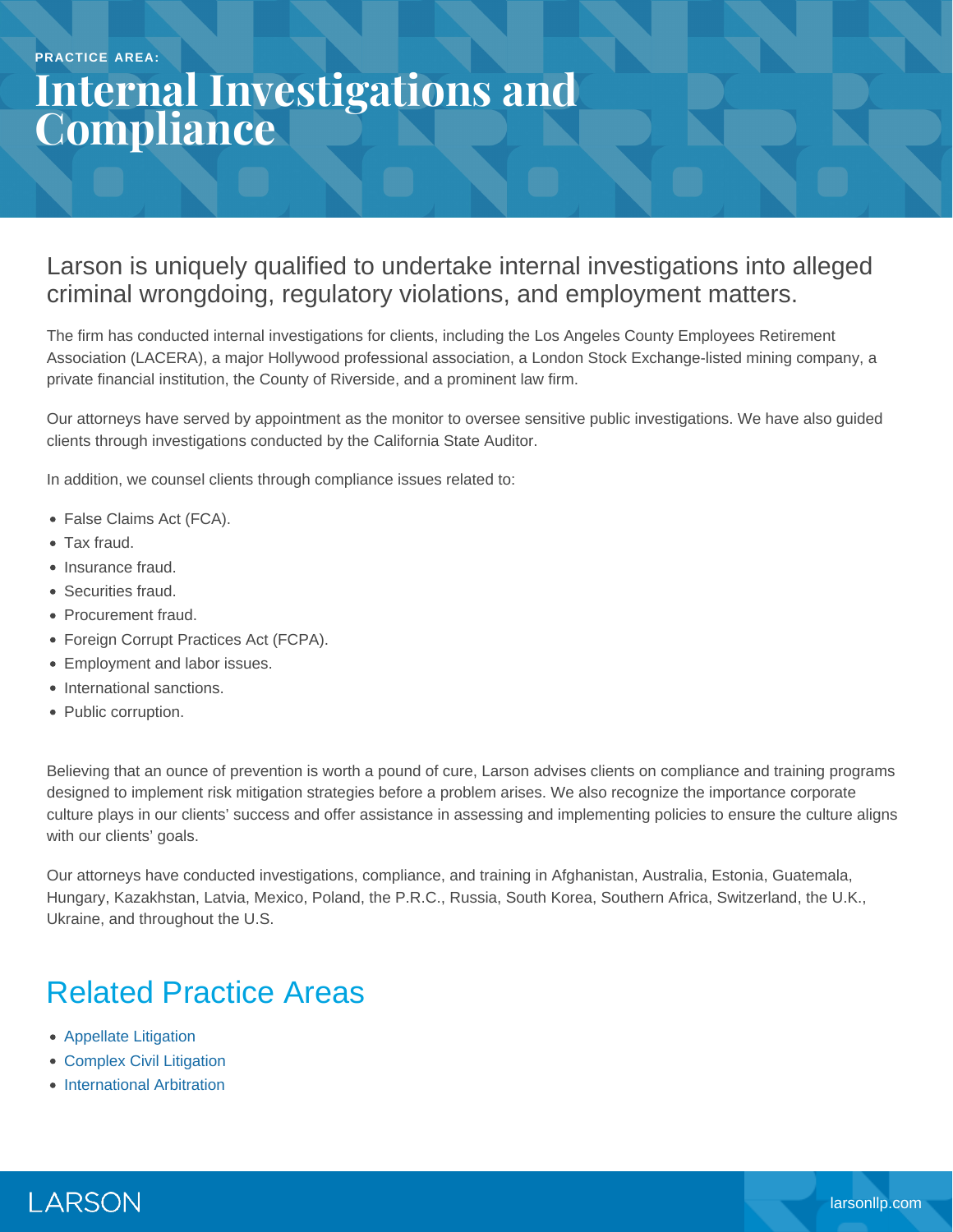- [Labor and Employment Litigation and Counseling](https://www.larsonllp.com/practice-areas/complex-civil-litigation/labor-and-employment-litigation-and-counseling/)
- [Media and Entertainment Litigation](https://www.larsonllp.com/practice-areas/complex-civil-litigation/media-and-entertainment-litigation/)
- **[Partnership Disputes and Securities Litigation](https://www.larsonllp.com/practice-areas/complex-civil-litigation/partnership-disputes-and-securities-litigation/)**
- [White Collar Defense and Government Investigations](https://www.larsonllp.com/practice-areas/white-collar-defense-and-government-investigations/)

### Representative Matters

- Conducted an internal investigation for a financial services company to determine whether the chief executive officer had engaged in fraud.
- Conducted an internal investigation of fraud and embezzlement by a corporation's investment advisor and treasurer.
- Conducted an internal investigation of a trade organization arising from allegations of workplace harassment and discrimination.
- Conducted an internal investigation of a retirement pension regarding allegations of executive misconduct.
- Conducted [an internal investigation](https://www.larsonllp.com/former-client-sues-michael-avenatti/) of a celebrity lawyer suspected of pocketing his client's settlement payment.
- Represented a municipality during the California State Auditor's investigation and resulting public records act issues and litigation between the city's accounting firm and engineering firm.
- Appointed by the Orange County Board of Supervisors as an independent monitor of the Orange County District Attorney's office.
- Retained by the County of Riverside to conduct [an investigation](https://www.larsonllp.com/larson-llp-leads-riverside-county-investigation/) into allegations regarding the treatment of the 13 Turpin children while under the care of the County departments after being rescued from their abusive home in 2018.
- Leading an internal investigation concerning one of the largest Medicare frauds in U.S. history.
- Representing a major television network in an internal investigation conducted overseas.

## Internal Investigations and Compliance Team



**Andrew Bedigian ASSOCIATE** [abedigian@larsonllp.com](mailto:abedigian@larsonllp.com)



**Koren Bell** PARTNER [kbell@larsonllp.com](mailto:kbell@larsonllp.com)





**Daniel Lahana** ASSOCIATE [dlahana@larsonllp.com](mailto:dlahana@larsonllp.com)



**Behnke** PARTNER [jbehnke@larsonllp.com](mailto:jbehnke@larsonllp.com)



**Bledsoe** PARTNER [sbledsoe@larsonllp.com](mailto:sbledsoe@larsonllp.com)

**Steven**



**R.C. Harlan** PARTNER [rcharlan@larsonllp.com](mailto:rcharlan@larsonllp.com)



**Larson** [slarson@larsonllp.com](mailto:slarson@larsonllp.com)